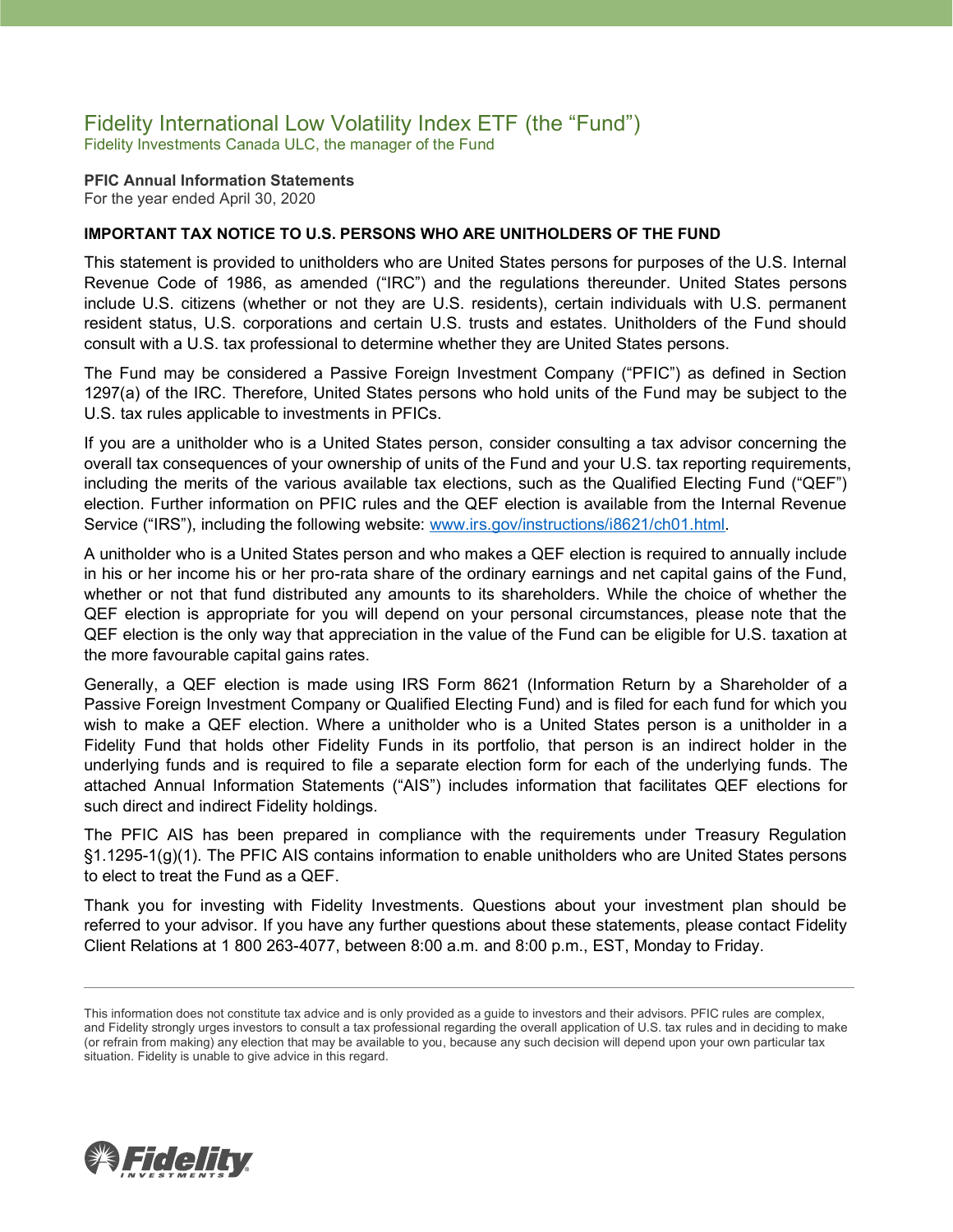# Fidelity International Low Volatility Index ETF

### **PFIC Annual Information Statements (US\$)**

For the Fund's PFIC taxation year ended April 30, 2020

- 1. This Information Statement applies to the PFIC taxation year of Fidelity International Low Volatility Index ETF (the "Fund") commencing on May 1, 2019 and ending on April 30, 2020.
- 2. The per-unit, per-day amounts of ordinary earnings and net capital gains of the Fund and its lower-tier Fund(s) as applicable, for the period specified in paragraph (1) are provided in the table:

| <b>FIDELITY FUND HELD DIRECTLY</b>                               |                                       | <b>ORDINARY</b><br><b>EARNINGS \$</b> |                                                  | <b>NET CAPITAL</b><br><b>GAIN \$</b>         |  |
|------------------------------------------------------------------|---------------------------------------|---------------------------------------|--------------------------------------------------|----------------------------------------------|--|
| Fidelity International Low Volatility Index ETF                  |                                       | 0.00274498                            | 0.00104465                                       |                                              |  |
| <b>FIDELITY LOWER-TIER FUNDS HELD</b><br><b>INDIRECTLY</b>       | <b>ORDINARY</b><br><b>EARNINGS \$</b> | <b>NET CAPITAL</b><br><b>GAIN \$</b>  | <b>FUND'S U.S. TAX</b><br><b>YEAR COMMENCING</b> | <b>FUND'S U.S. TAX</b><br><b>YEAR ENDING</b> |  |
| <b>Fidelity Canadian Money Market</b><br><b>Investment Trust</b> | 0.00000069                            | 0.00000000                            | May 1, 2019                                      | April 30, 2020                               |  |

To determine your pro-rata share of the amounts of ordinary earnings and net capital gains of the Fund and each of its lower-tier Fund(s) held directly and indirectly, as applicable, multiply the per-unit per-day amounts indicated above by the number of units of the Fund held and the number of days you held the units during the Fund's PFIC taxation year.

Here is an example to illustrate the calculation using the per-unit, per-day factors.

You own 100 units of Fund A from the period May 1, 2019 through October 31, 2019. You purchased an additional 100 units of Fund A on November 1, 2019. You did not sell any units of the Fund at any time during the year. Fund A has a PFIC taxation year end of April 30, 2020.

The Fund's ordinary earnings were \$0.001 per unit, per day.

Result: Your ordinary earnings for 2020 of the directly held Fund are (\$0.001 \* 183 days \* 100) + (\$0.001 \*181 days $*$  200) = \$54.50

Use the same calculation method in the example above to determine your pro-rata share of the amounts of ordinary earnings and capital gains for any applicable lower-tier Fund(s).